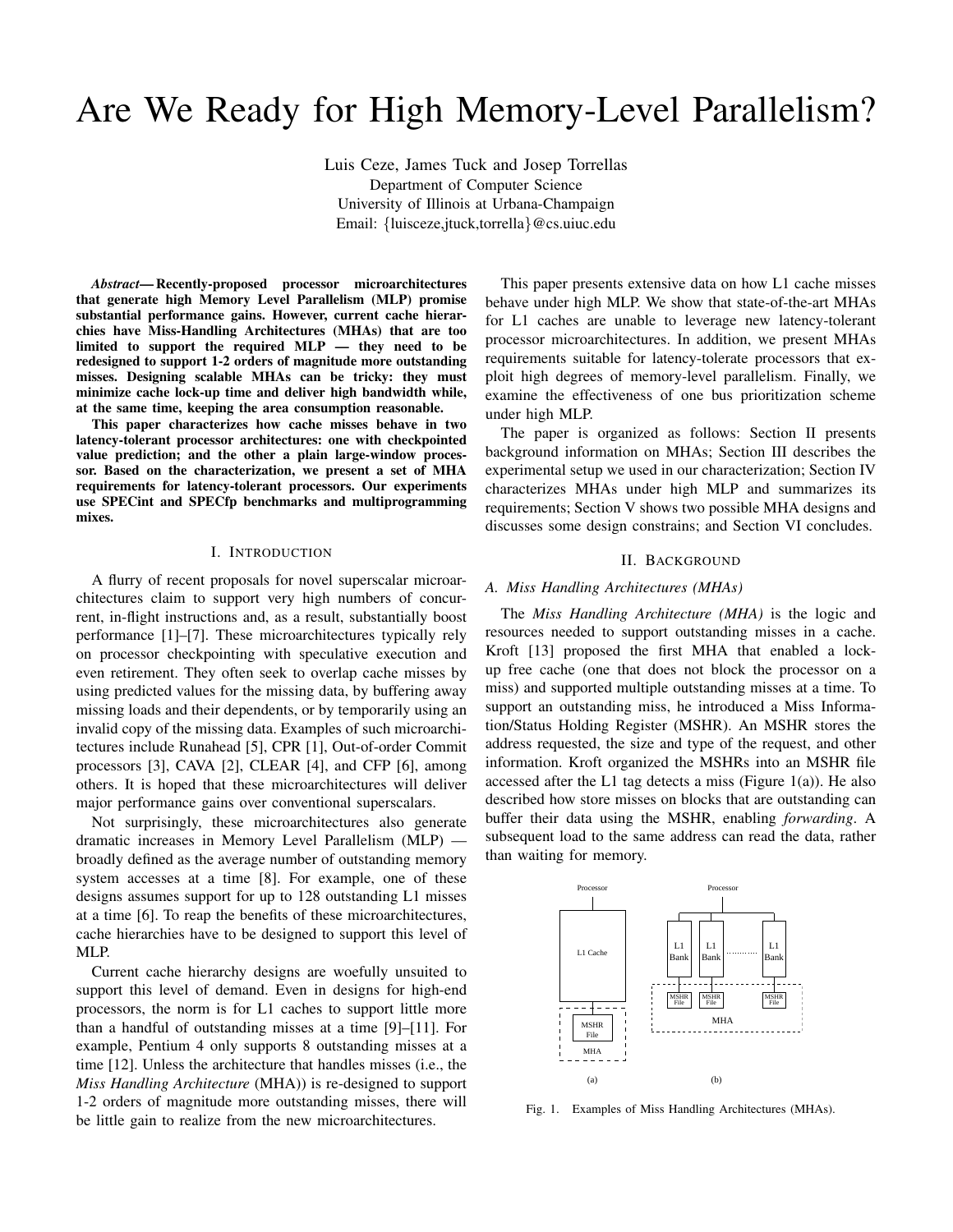Scheurich and Dubois [14] described an MHA for lock-up free caches in multiprocessors. They described the organization of an MSHR that keeps information on all the misses outstanding on a given cache line. They showed the tight relationship between the cache coherence protocol and the MHA algorithms. Later, Sohi and Franklin [15] evaluated the bandwidth advantages of using cache banking in non-blocking caches. They showed a design where each cache bank has its own MSHR file (Figure 1(b)) but did not discuss the MSHR itself.

In the context of an MHA, it is useful to distinguish between primary and secondary cache misses. A cache miss on a line is *primary* if there is currently no outstanding miss on the line and, therefore, a new MSHR needs to be allocated. Otherwise, the miss is *secondary*. In this case, the existing MSHR for the line can be augmented to record the new miss, and no request is issued to memory. In this case, the MSHR for a line keeps information for all outstanding misses on the line. For each miss, it contains a *subentry* (in contrast to an *entry*, which is the MSHR itself). Among other information, a subentry for a read miss contains the ID of the register that should receive the data; for a write miss, it contains the data itself or a pointer to a buffer with the data.

MSHRs take significant area. Consequently we cannot have many MSHRs. If the MHA exhausts its MSHRs or subentries, and has no space for future misses, it *locks-up* the cache (or the corresponding cache bank). From then on, the cache or cache bank rejects any further request from the processor. This may eventually lead to a processor stall. The cache remains locked-up until a memory reply opens up space in the MHA.

Farkas and Jouppi [16] investigated *Implicitly*- and *Explicitly*-addressed MSHR organizations for read misses. In the Implicit one, the MSHR has a subentry for each word in the line. On a read miss, the subentry at the corresponding offset is allocated. In the Explicit organization, any of the (fewer) subentries in the MSHR can be used by any miss on the line. However, the subentry needs to save the block offset of the miss. For the simple processor they evaluate, they use a 4-MSHR file, and show that, for a 32-byte cache line rarely more than four subentries are needed.

Finally, there is very limited information on the MHAs used by current processors. It appears that current designs are fairly limited and support only a handful of outstanding L1 cache misses at a time [9]–[11]. For example, Pentium 4 only supports 8 outstanding misses (of primary or secondary type) at a time [12].

# *B. Microarchitectures for High MLP*

Cherry [17] checkpoints the processor and recycles resources (registers and load/store queue entries) that would otherwise be unavailable until instruction commit. Recycling these resources increases the number of instructions in flight.

Runahead execution [5], checkpoints the processor and retires a missing load, marking the destination register as invalid. The I-window is unblocked and execution proceeds, prefetching data into the cache. When the load completes, execution rolls back to the checkpoint. A related scheme by Zhou and Conte [7] uses value prediction on missing loads to continue execution (no checkpoint is made) and re-executes everything on load completion.

Checkpoint-based value prediction schemes like CAVA [2] and CLEAR [4] checkpoint on a long-latency load miss, predict the value that the load will return, and continue execution using the prediction. Speculative instructions are allowed to retire. If the prediction is later shown to be correct, no rollback is necessary.

CPR [1] and Out-of-order Commit [3] processors remove scalability bottlenecks from the I-window to substantially increase the number of in-flight instructions. They remove the ROB, relying on checkpointing (e.g., at low-confidence branches) to recover in case of misspeculation. CFP [6] frees the resources of a missing load and its dependent instructions without executing them. This allows the processor to continue fetching and executing independent instructions. The un-executed instructions are buffered and executed when the data returns from memory.

All these microarchitectures generate a large number of concurrent memory accesses. These accesses need support at two different levels, namely at the load/store queue (LSQ) and at the cache hierarchy level. First, they need a LSQ that provides efficient address disambiguation and forwarding. Second, those that miss somewhere in the cache hierarchy need an MHA that efficiently handles many outstanding misses. While previous work has proposed solutions for scalable LSQs [18]–[20], the problem remains unexplored at the MHA level. Our paper examines this problem.

# III. EXPERIMENTAL SETUP

We use execution-driven simulations to evaluate MHA configurations for the three processors shown in Table I: *Conventional*, *Checkpointed*, and *LargeWindow*. *Conventional* is a 5-issue, 2-context SMT processor. *Checkpointed* extends *Conventional* with support for checkpoint-based value prediction [2], [4]. Its additional parameters in Table I are the Value Prediction Table and the maximum number of outstanding checkpoints. Each hardware thread has its own checkpoint, and each thread can rollback to its checkpoint without affecting the other thread. *LargeWindow* is *Conventional* with a 512-entry instruction window and 2048-entry ROB.

The three processors have identical memory systems (Table I), including two levels of on-chip caches. The exception is that *Checkpointed* has one bit per line in its L1 cache to mark data updated speculatively.

#### *A. Checkpoint-Assisted Value Prediction*

Checkpoint-assisted value prediction hides long-latency misses by providing predicted values for long-latency loads that reach the head of the reorder buffer and stall the retirement of subsequent instructions. The processor state is checkpointed and the missing load is allowed to retire. When the response from memory arrives, the prediction is validated. If the prediction was correct, execution continues normally; otherwise,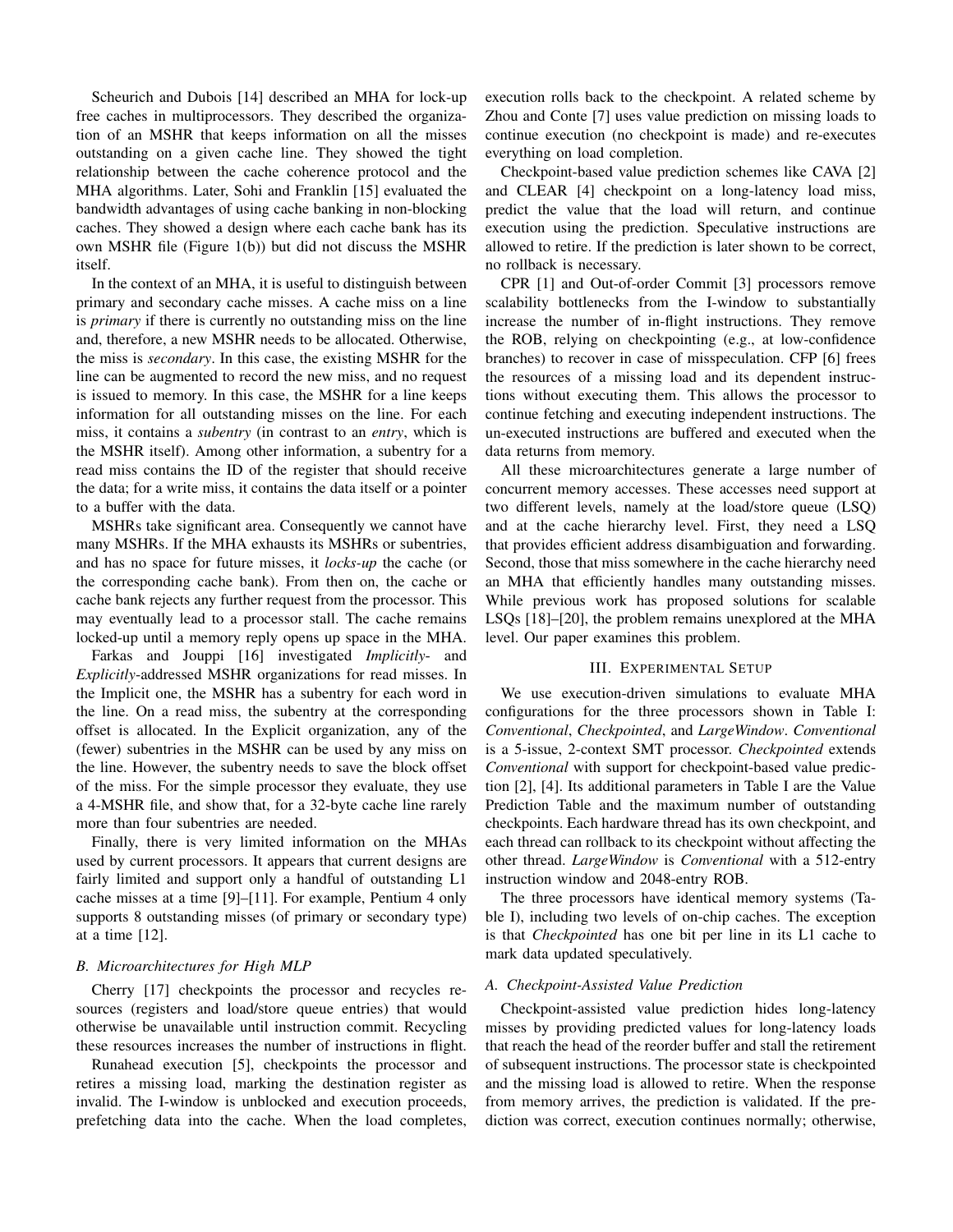#### TABLE I

PROCESSORS SIMULATED. IN THE TABLE, RAS AND RT STAND FOR RETURN ADDRESS STACK AND MINIMUM ROUND-TRIP LATENCY FROM THE PROCESSOR, RESPECTIVELY. CYCLE COUNTS REFER TO PROCESSOR CYCLES.



execution rolls back to the checkpoint. We combine CAVA and SMT to have a scenario of even higher MLP than what CAVA already provides. We extend the CAVA implementation described in [2] to work with SMT processors. This means that each hardware thread is able to hide its long latency misses by employing CAVA techniques. Each hardware thread has its own checkpoint. Rollback to the checkpoint of one hardware thread does not affect normal execution of the other hardware thread. While processor checkpointing in SMT is an interesting design point, it is out of the scope of this paper to discuss its details.

#### *B. Workloads*

We run our experiments using SPECint2000 and SPECfp2000 codes, and workload mixes that combine two applications at a time (Table II). From SPECint, we use all the programs for which a *perfect* MHA (unlimited number of MSHRs, subentries, and bandwidth) would make at least a 5% performance impact in any of the architectures analyzed — the remaining SPECints do not have enough misses to make any MHA-enhancing technique worthwhile. From SPECfp, we use all codes but four that are in Fortran 90 and two that have system calls unsupported by our simulator. Finally, for the workload mixes, the algorithm followed is to pair one SPECint and one SPECfp such that one has high MSHR needs and one low. In addition, one mix combines two lows, one combines two highs, and yet another one combines 2 SPECfps. Overall, we cover a range of behaviors in the mixes. In these runs, each application is assigned to one hardware thread and the two applications run concurrently.

We compile the applications using gcc 3.4 -O3 into MIPS binaries and use the *ref* data set. We evaluate each application for 0.6-1.0 billion committed instructions, after skipping several billion instructions as initialization. To compare performance, we use committed IPC. When comparing performance of multiprogramming mixes, we use weighted speedups as in [21].

#### TABLE II

WORKLOADS USED IN OUR EXPERIMENTS.

| SPECint2000                                                                              | SPECfp2000                                                                                                                                                                           | Mix                                                                                                                                                                                                                                                                                      |
|------------------------------------------------------------------------------------------|--------------------------------------------------------------------------------------------------------------------------------------------------------------------------------------|------------------------------------------------------------------------------------------------------------------------------------------------------------------------------------------------------------------------------------------------------------------------------------------|
| 256.bzip2 (bzip2)<br>$254$ .gap $(gap)$<br>$181$ .mcf ( $mcf$ )<br>253.perlbmk (perlbmk) | 188.ammp (ammp)<br>173.applu (applu)<br>$179 \text{.art}$ $(\text{art})$<br>183.equake (equake)<br>177, mesa (mesa)<br>172.mgrid (mgrid)<br>171.swim (swim)<br>168.wupwise (wupwise) | 179.art, 183.equake (artequake)<br>179.art, 254.gap (artgap)<br>179.art, 253.perlbmk (artperlbmk)<br>183.equake, 253.perlbmk (equakeperlbmk)<br>177.mesa, 179.art (mesaart)<br>172.mgrid, 181.mcf (mgridmcf)<br>171.swim, 181.mcf (swimmcf)<br>168.wupwise, 253.perlbmk (wupwiseperlbmk) |

#### IV. MISS HANDLING UNDER HIGH MLP

The MLP boost by the new microarchitectures described puts major pressure on the cache hierarchy, especially at the L1 level. To handle the pressure on the L1 data cache, we can use known techniques, such as banking the L1 and making it set-associative. However, a lesser known yet acute problem remains, namely that the MHA in the L1 is asked to store substantially more information and sustain a higher bandwidth than in conventional designs. This section characterizes how MHAs affect performance of the processors described in Table I.

# *A. Occupancy*

Figure 2 shows the distribution of the number of outstanding L1 read misses at a time.<sup>1</sup> It shows the distributions for the three processors. Each line corresponds to one workload from Table II.

We see that, for *Conventional*, most workloads have 16 or fewer outstanding load misses 90% of the time. These requirements are roughly on a par with the MHA of stateof-the-art superscalars. On the other hand, *Checkpointed* and *LargeWindow* are a stark contrast, with workloads sustaining more than 128 outstanding load misses for a significant fraction of the time.

The misses in Figure 2 include both primary and secondary misses. Suppose now that a single MSHR holds the state of all the misses to the same L1 line. In Figure 3, we redraw the data showing the number of MSHRs in use at a time. We use an L1 line size of 64 bytes.

Compared to the previous figure, we see that the distributions move to the upper left corner. The requirements of *Conventional* are few. For most workloads, 8 MSHRs are enough for 98% of the time. However, *Checkpointed* and *LargeWindow* have a much greater demand for entries. For *Checkpointed*, many workloads need 16-64 MSHRs for a large fraction of the time. Therefore, the new MHAs need higher capacity than current designs.

## *B. Bandwidth*

The MHA is accessed at three different times. First, every L1 miss reads the MHA to see if it contains an MSHR for the accessed line. In addition, every L1 miss that is not satisfied by a data forward from the MHA also updates the MHA to record the miss. Finally, every L1 primary miss induces

<sup>&</sup>lt;sup>1</sup>Although we use a write-back L1 cache, we only show read misses so that the data is also relevant to write-through L1 caches.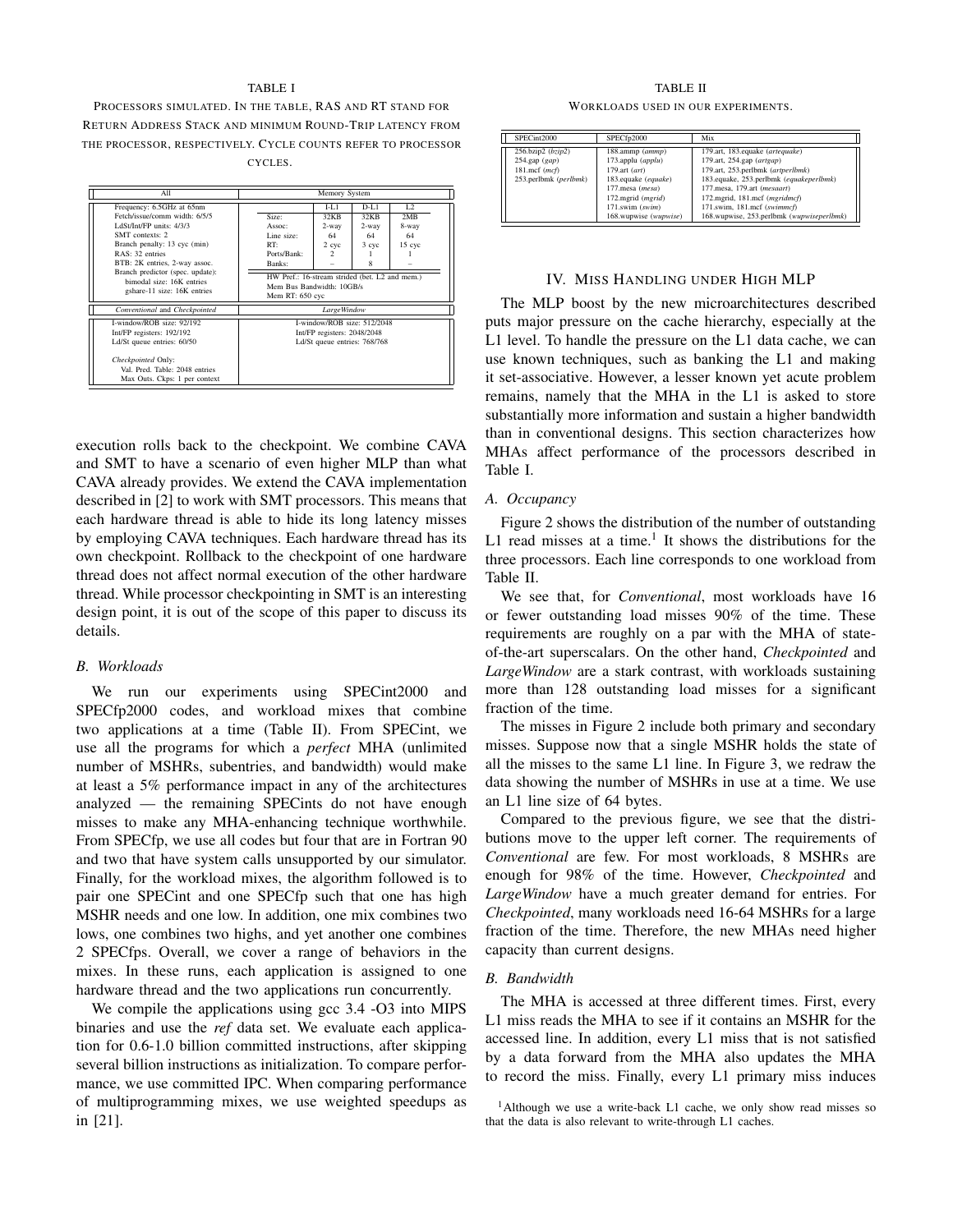

Fig. 2. Number of outstanding L1 read misses at a time in *Conventional* (a), *Checkpointed* (b) and *LargeWindow* (c).



Fig. 3. Number of L1 MSHR entries in use at a time in *Conventional* (a), *Checkpointed* (b) and *LargeWindow* (c).

another update to the MHA to clean up its MSHR when the line arrives from the L2.

We compute the number of MHA accesses during 100-cycle intervals for *Conventional*, *Checkpointed*, and *LargeWindow*. Figure 4 shows the distribution of the number of accesses per interval. For *Conventional*, most workloads have at most 30-40 accesses per interval about 90% of the time. For *Checkpointed*, the number of accesses to reach 90% of the time is about twice that. For *LargeWindow*, still more accesses are required to reach 90%. Overall, new MHAs need higher bandwidth than conventional ones.

#### *C. Capacity*

L1 misses can be either primary or secondary, and be caused by reads or writes. For each case, the MHA needs different support. For primary misses, it needs MSHR entries; for secondary ones, it needs subentries. The latter typically need different designs depending on whether they are for reads or writes. Given the many outstanding misses, new MHAs have to be designed to support many misses of every type.

We want to assess the needs in number of entries, read subentries, and write subentries. For this, we use a singlebank MHA and vary one parameter while keeping the other two unlimited. If the varying dimension runs out of space, the L1 refuses further processor requests until space opens up.

In Figure 5, we vary the number of MSHR entries. Our workloads benefit significantly by going from 8 to 16, and less so from 16 to 32, both in *Checkpointed* and *LargeWindow*. Note that this effect is much less pronounced in *Conventional*, justifying why current processors support only a handful of outstanding misses.

In Figure 6(a), we vary the number of read subentries per MSHR for *Checkpointed*. Secondary read misses are frequent, and supporting less than 16-32 read subentries hurts performance. In Figure 6(b), we vary the number of write subentries per MSHR for *Checkpointed*. Secondary write misses are also important, and we need around 16 write subentries. An additional insight is that individual MSHRs typically need read subentries or write subentries, but rarely both kinds. This data is shown in Figure 6(c) running with an unlimited MHA. This behavior is due to read miss and write miss locality.

#### *D. Associativity*

MHA capacity is provided by increasing the number of MSHRs. Intuitively, it would be ideal to have fully associative MHAs, but this is expensive in hardware. This is addressed by decreasing associativity. However, by decreasing associativity, the chances of lockup increase, because if any set fills up, the MHA stops accepting new requests. Figure 7 shows the performance of a 32-entry MHA varying associativity. The plots show that for *Checkpointed*, 8-way attains almost the same performance as a fully associative structure. Also, note that there is a significant drop in performance from 8-way to 4-way. Finally, we observed that *LargeWindow* is less sensitive to associativity than *Checkpointed*, especially for SPECints.

## *E. Summary of Requirements*

The characterization numbers show that latency-tolerant processors such as *Checkpointed* and *LargeWindow* both need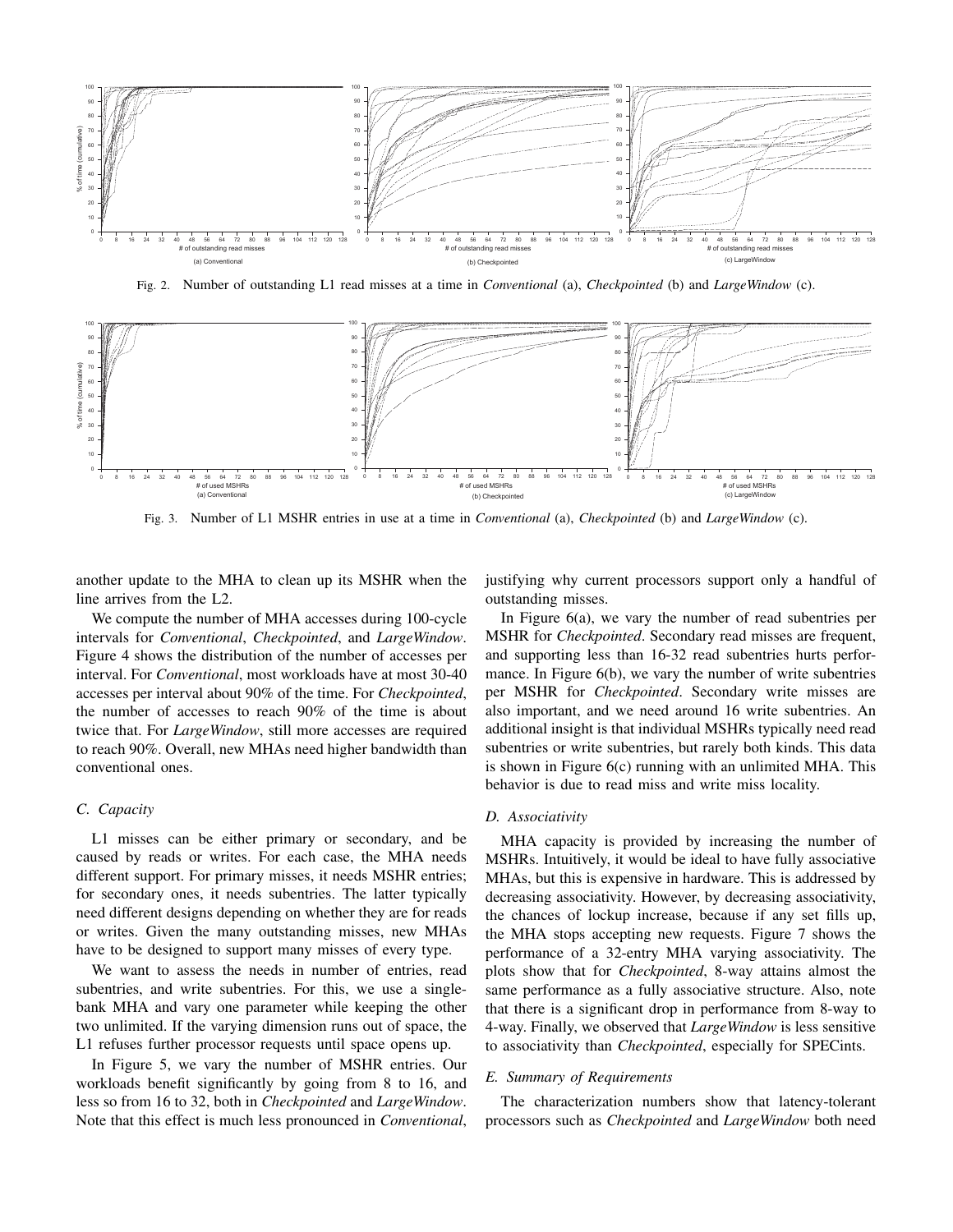

Fig. 4. Bandwidth required from the MHA for *Conventional* (a), *Checkpointed* (b) and *LargeWindow* (c).



Fig. 5. Effect of varying the number of MHA entries.



Fig. 6. Sub-entry usage characterization. (a) and (b) are for a *Checkpointed* processor. (c) was obtained with unlimited read/write subentries. In (c), *S,L,C* refers to *Conventional*, *LargeWindow* and *Checkpointed*, respectively.



Fig. 7. Effect of varying the associativity of a 32-entry MHA.

large capacity with high associativity and support for many read and write secondary misses. Namely, in terms of capacity, a 32-entry, 8-way set-associate MHA with support 32 read subentries and 32 write subentries will offer similar performance to an ideal, unlimited MHA. Unlimited write subentries can be provided by using an *Implicit* organization [16]. However unlimited read subentries are very complex to provide.

We showed that *Checkpointed* and *LargeWindow* both perform significantly more accesses to the MHA per unit of time than *Conventional*. That means that an MHA for a high MLP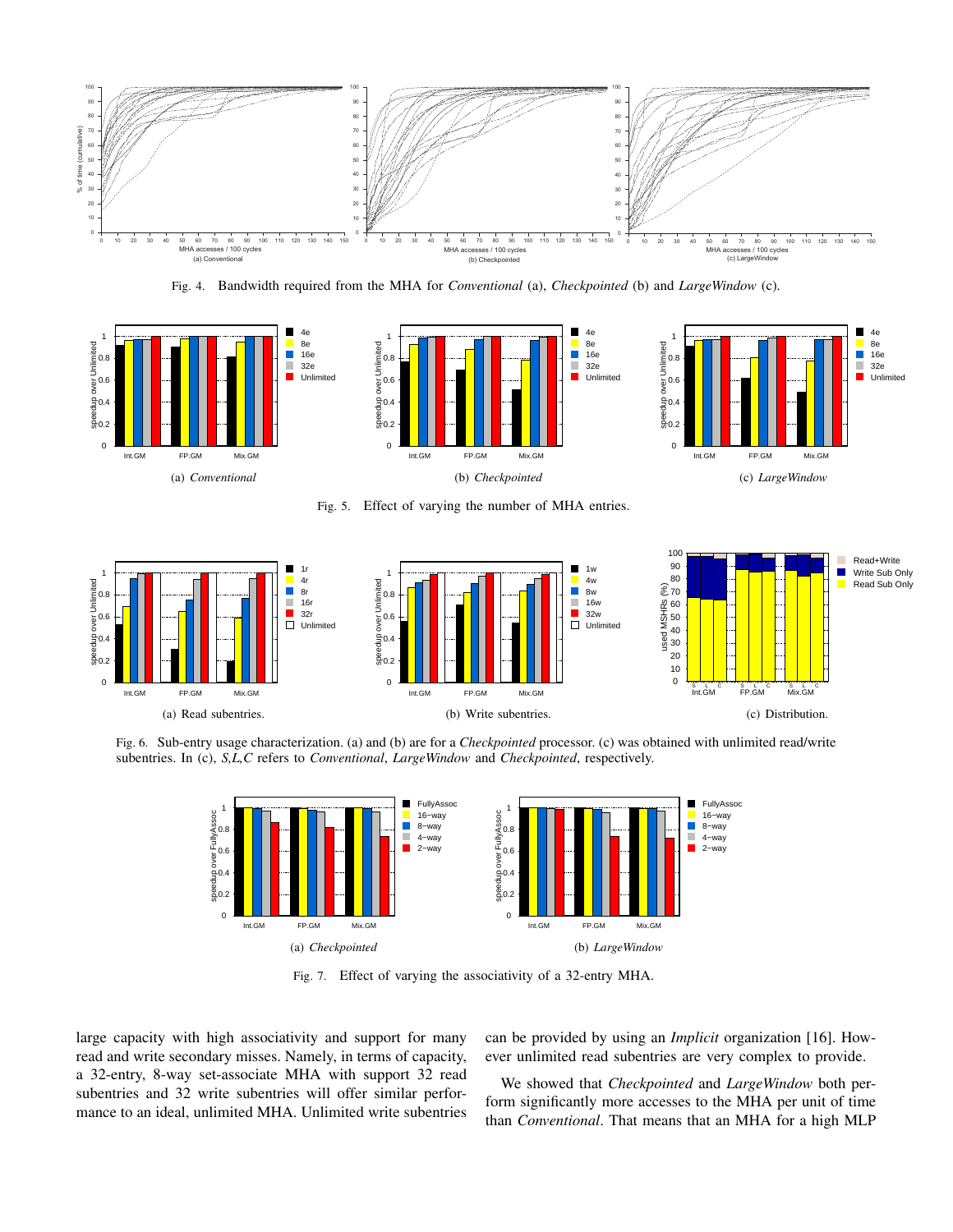processors will have to provide sufficient access bandwidth. To increase MHA bandwidth, we can bank it like the L1 cache (Figure 1(b)). However, the number of MSHRs in the MHA is fairly limited due to area constraints. With few MSHRs, heavy banking may be counter-productive: if the use of the different MHA banks is imbalanced, one of them may fill up. If this happens, the corresponding L1 bank locks-up; it rejects any further requests from the processor to the L1 bank, potentially stalling the processor. This problem is analogous to cache conflicts in a banked L1 [22], except that a "conflict" in a fully-associative MHA bank lasts for as long as all its entries are in use.

Finally, MSHRs are large structures and also regarded as fairly intricate structures. For that reason, a requirement for MHA is to meet a reasonable area and complexity budgets to keep design costs under control.

#### V. TWO POSSIBLE HIGH MLP DESIGNS

We look at two designs similar to prior proposals and scale them to meet the requirements presented in the previous section. First, consider *Unified*, a single MSHR file sized large enough to meet the capacity demands under high MLP; second, consider *Banked*, a set of eight MSHR files with one per cache bank, which may be better suited to meet high bandwidth demands. For a fair comparison between *Unified* and *Banked*, we select designs of equivalent area (25% of the L1 cache) as modeled in CACTI [23]. The characteristics of each design are shown in Table III.

TABLE III TWO CONVENTIONAL DESIGNS SIZED AT 25% THE SIZE OF THE L1 CACHE.

| Name          | <b>MSHRs</b> | Assoc. | Rd Sub. | Wr Sub.            |
|---------------|--------------|--------|---------|--------------------|
| Unified       | l6           |        | 32 Exp. | $8 \; \text{Imp.}$ |
| <b>Banked</b> | 2x8          | Full   | 32 Exp. | $8 \; \text{Imp.}$ |

We evaluate the performance of both *Unified* and *Banked* in the context of *Checkpointed*, *LargeWindow*, and *Conventional* processor architectures. We also investigate bus contention of *Unified* and *Banked* on *Checkpointed*.

# *A. Performance*

The performance of *Unified* and *Banked* are shown in Figure 8 in comparison to *Current*, a conventional design with 8 MSHRs like the Pentium 4, and to *Unlimited* running on *Checkpointed*, *LargeWindow*, and *Conventional*. As shown in Figure 8(a), *Unified* and *Banked* outperform *Current* for almost all benchmarks. Overall, *Unified* does better than *Banked* because partitioning the MSHR file limits its effective capacity. However, there are a few cases like *art*, *applu*, and few mixes which include *art* for which *Banked* does better. In these cases, the higher bandwidth afforded by *Banked* is important. However, though *Unified* and *Banked* are much better than *Current*, there is still a significant performance gap when compared to *Unlimited*, especially for Mix.

Figure 8(b) shows the performance on *LargeWindow*. Here, *Banked* is better than *Unified* indicating that bandwidth is more important for this processor design. However, *Banked* and *Unified* still fall short of *Unlimited* by a significant fraction. For *Conventional*, there are small gains using *Unified* and *Banked* due to the low MLP provided by this processor.

To close the performance gap to *Unlimited* for *Checkpointed* and *LargeWindow*, we can build larger structures for either *Unified* or *Banked*. However, the size of these structures may quickly become prohibitive. For example, if we double the number of MSHRs in either *Unified* or *Banked*, the MHA will be roughly half the size of the cache. Hence, instead of naively increasing the size of either *Unified* or *Banked*, we are investigating the design of new MHAs at 25% of the cache that nearly match the performance of *Unlimited*.

#### *B. Bus Concerns in High MLP*

Increasing the maximum number of outstanding misses obviously increases the pressure on the memory bus. Figure 9 shows the bus contention for *Unified* and *Banked* on *Checkpointed* normalized to *Current*. Note that the bus contention is significantly increased, on average, for each class of benchmarks.

The primary reason for the high bus contention is the increase in speculative memory requests made by the processor. In case speculation is successful, these requests have paid off and improved performance. However, in some cases, pressure and contention on the bus are so high that demand misses are put off in favor of earlier less critical requests that have possibly been squashed in a misspeculation. This situation gets even worse in chip multiprocessors, where the memory bus is shared among several cores.

For that reason, we ran some experiments with a memory bus that supports requests with two priorities, high and low. We gave high priority to non-speculative read requests and speculative read requests whose associated predicted value sent to the processor was of low confidence. All other requests were given low priority.

Figure 10 shows the results of these experiments. It shows the speedups of prioritization over no prioritization. Some applications show little to no difference in performance when prioritization is used, while others show speedups of as high as 20%. The numbers on top of the bars show the percentage of requests that were assigned high priority. This shows that prioritizing requests might become necessary as the memory bus contention goes higher.

# *C. Reusing Load/Store Queue State for Miss Handling*

An important concern in the design of an MHA is its relationship with the Load/Store Queue. It is possible to conceive a design where the MHA is kept to a minimum by leveraging the LSQ state. Specifically, we can allocate a simple MSHR on a primary miss and keep no additional state on secondary misses — the LSQ entries corresponding to the secondary misses can keep a pointer to the corresponding MSHR. When the data arrives from memory, we can search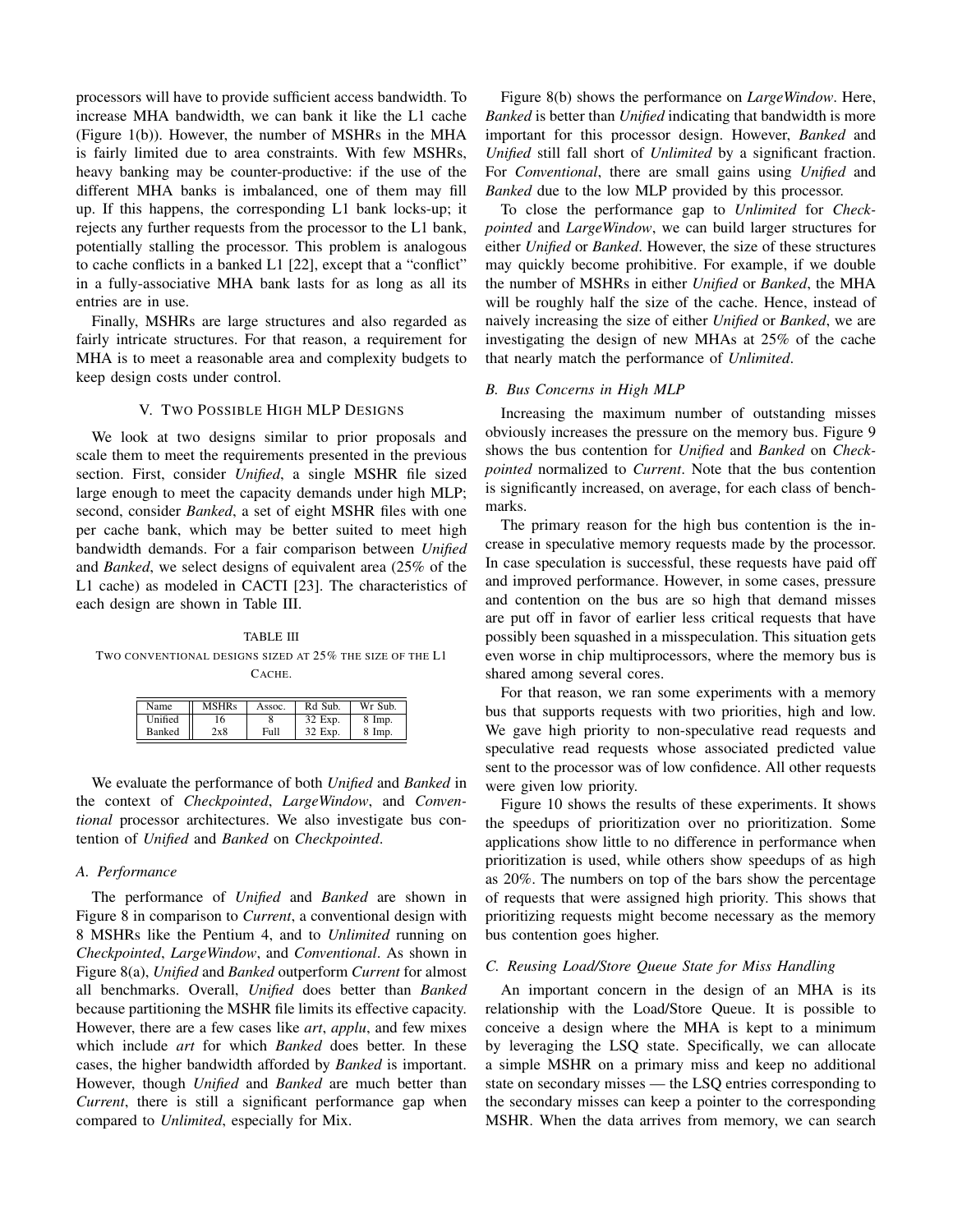

Fig. 8. Performance of *Banked* and *Unified* compared normalized to *Current*. *Unlimited* is not a feasible design, it is included for comparison.



Fig. 9. Bus contention normalized to *Current* in the *Checkpointed* processor.

the LSQ with the MSHR ID and satisfy all the relevant LSQ entries.

We argue that this might not be a good design for the advanced microarchitectures described. First, it induces global searches in the large LSQ. Recall that scalable LSQ proposals provide efficient search from the *processor-side*. The processor uses the word address to search. In the approach discussed, LSQs would also have to be searched from the *cache-side*, when a miss completes. This would involve a search using the MSHR ID or the line address, which (unless the LSQ is re-designed) would induce a costly global search. Such search is eliminated if the MHA is enhanced with subentry pointer information.

Second, some of these novel microarchitectures speculatively retire instructions and, with them, deallocate their LSQ entries [2], [4]. Consequently, the MHA cannot rely on information in the LSQ because, by the time the miss completes, it may be gone.

Finally, LSQs are time-critical structures. It is best not to augment them with additional pointer information or support for additional types of searches. In fact, we claim it is best to *avoid restricting* their design at all.

Consequently, we believe the best choice is keeping primary and secondary miss information in the MHA and not relying on specific LSQ designs.

#### VI. CONCLUSIONS

Recently-proposed processor microarchitectures that substantially increase MLP promise major performance gains. Unfortunately, the MHAs of current high-end systems are not designed to support the resulting level of MLP. This paper provided a quantitative analysis of how MHA design